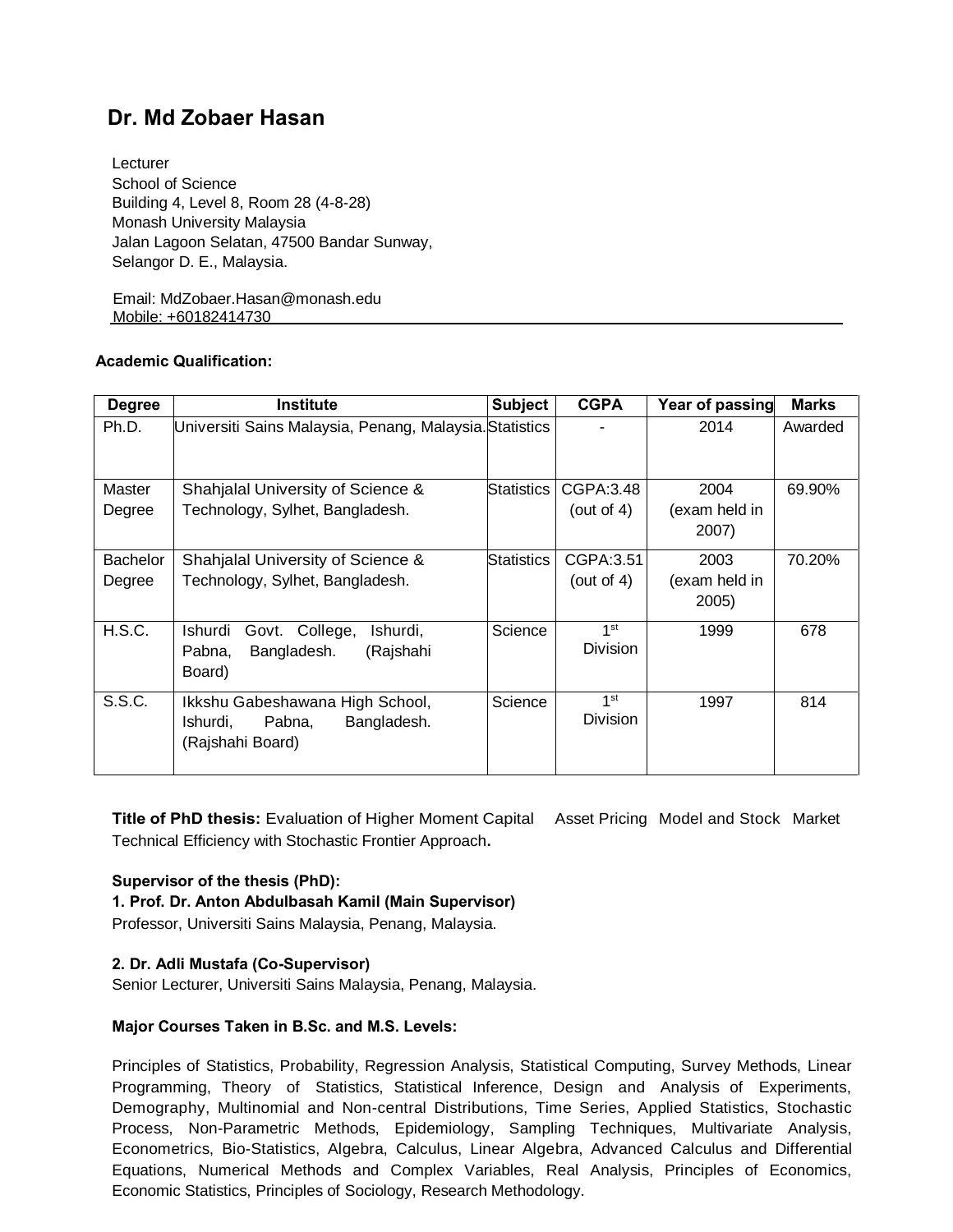#### **Major Research Interests:**

- 1. Asset Pricing, Stock Market, Technical Efficiency.
- 2. Stochastic Frontier and Data Envelopment Models with applications.
- 3. Operation Research; Application to differential equation.

## **Research Experience:**

| <b>Dates</b>      | <b>Institution &amp; Country</b>                | Research undertaken                                 |  |  |  |
|-------------------|-------------------------------------------------|-----------------------------------------------------|--|--|--|
| From / To         |                                                 |                                                     |  |  |  |
| From: 01/01/2014  | Universiti Sains Malaysia,<br>Penang, Malaysia. | Worked as a consultant for the project "Learners"   |  |  |  |
| 31/03/2014<br>To: |                                                 | Language Learning Preferences; A Comparative        |  |  |  |
|                   |                                                 | Study of E-Learners and Traditional Learners in     |  |  |  |
|                   |                                                 | Public Universities in Malaysia" conducted by       |  |  |  |
|                   |                                                 | Universiti Sains Malaysia, Penang, Malaysia.        |  |  |  |
| From: 01/11/2011  | Universiti Sains Malaysia,<br>Penang, Malaysia. | Worked as a consultant for the project "Analysis on |  |  |  |
| 31/01/2012<br>To: |                                                 | the Effectiveness of Response Times in the Penang   |  |  |  |
|                   |                                                 | Fire and Rescue Department for 2010 and 2011"       |  |  |  |
|                   |                                                 | conducted by USAINS Holdings Sdn Bhd,               |  |  |  |
|                   |                                                 | Universiti Sains Malaysia, Penang, Malaysia.        |  |  |  |
| From: 01/11/2008  | American International                          | Worked as a research assistant in the research      |  |  |  |
| To:<br>31/12/2009 | University-Bangladesh,<br>Dhaka, Bangladesh.    | project "Food Security Strategies of the People     |  |  |  |
|                   |                                                 | Living in Haor Areas: Problems and Prospects",      |  |  |  |
|                   |                                                 | conducted by AIUB-CRE in collaboration with SUST    |  |  |  |
|                   |                                                 | and sponsored by FAO under NFPCSP of Ministry       |  |  |  |
|                   |                                                 | of Food, Government of Bangladesh.                  |  |  |  |

## **Teaching Experience:**

(i) Currently  $(3<sup>rd</sup>$  September 2018 to Onward), I am working as a lecturer under the School of Science, Monash University Malaysia, Jalan Lagoon Selatan, 47500 Bandar Sunway, Selangor D. E., Malaysia.

(ii) From 22<sup>nd</sup> January 2015 to 30<sup>th</sup> June 2018, I have worked as an Assistant Professor under the Department of Mathematical and Actuarial Sciences, Lee Kong Chian Faculty of Engineering and Science, Universiti Tunku Abdul Rahman, Jalan Sungai Long, Bandar Sungai Long, Cheras, 43000 Kajang, Selangor D. E., Malaysia.

(iii) From May 2014 to January 2015, I have worked as a senior lecturer under the Department of Natural Sciences, Faculty of Science and Information Technology, Daffodil International University, 102/1 Sukrabad, Mirpur, Dhanmondi, Dhaka-1207.

(iv) During Ph.D., I have delivered lecturers on Calculus, Linear Algebra and Real Analysis to the undergraduate students and also evaluated assignments and exam papers.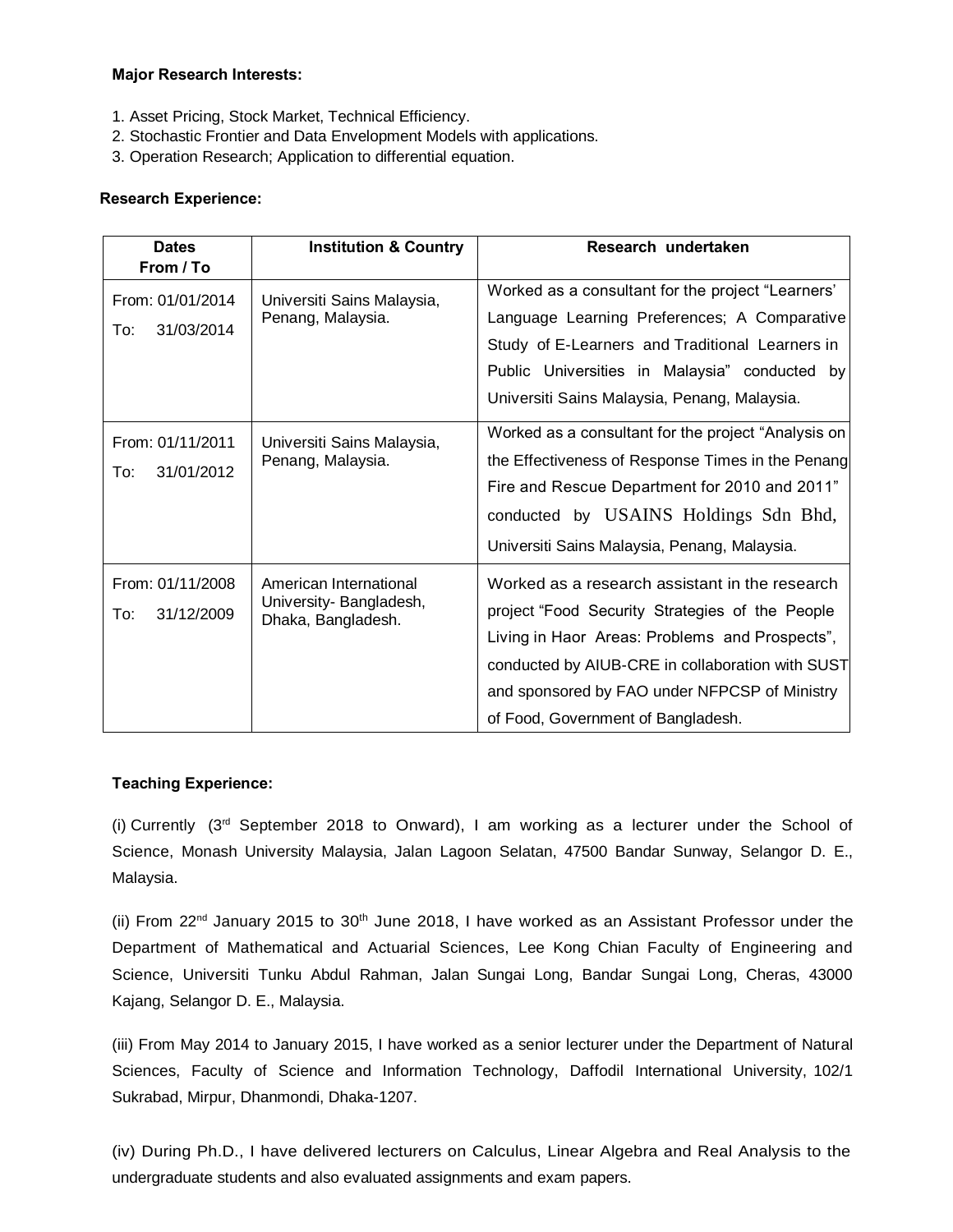#### **Academic Achievements/Awards/Grants:**

| <b>Details</b>                                                       | <b>Date</b>                 |
|----------------------------------------------------------------------|-----------------------------|
| Award: "Sanggar Sanjung Award 2012" from USM for Journal Publication | 2014                        |
| Award: Malaysian International Scholarship                           | 2012                        |
| Grant: IPS Graduate Fund of USM                                      | 2011                        |
| Grant: Postgraduate Research Grant Scheme (PRGS) of USM              | 2011                        |
| Award: Graduate Assistantship at USM                                 | 2011                        |
| Achievement: "Grade A" in LKM 100 (BAHASA MALAYSIA COURSE)           | Exam held on: 2010          |
| Achievement: Placed 1 <sup>st</sup> position in M.S.                 | Exam held on: 2007          |
| Award: NIIT certified Database Designer and Administrator            | 30 <sup>th</sup> May, 2006. |
| Achievement: Placed 4 <sup>th</sup> position in B.Sc. (Hons.)        | Exam held on: 2005          |

## **Other Certificates:**

1. Certificate from the **Centre for Extension Education, Universiti Tunku Abdul Rahman, Selangor, Malaysia**, for completing a program on "**Python Programming for Academics**", 08 January - 09 January, 2018.

2. Certificate from the **Malaysia Statistics Conference 2017**, **Bank Negara Malaysia, Kuala Lumpur, Malaysia**, 29 November, 2017.

3. Certificate from the **Centre for Extension Education, Universiti Tunku Abdul Rahman, Selangor, Malaysia**, for completing a program on "**Research Supervision and Grant Writing**", 20 November - 22 November, 2017.

4. Certificate from the **Centre for Extension Education, Universiti Tunku Abdul Rahman, Selangor, Malaysia**, for completing a program on "**Data Analytics Using MS Excel**", 07 September - 08 September, 2017.

5. Certificate from the **Centre for Extension Education, Universiti Tunku Abdul Rahman, Selangor, Malaysia**, for completing a program on "**Academic Article Writing & Publishing in High Impact Journals for Science, Engineering and Technology**", 27 December - 28 December, 2016.

6. Certificate from the **Centre for Extension Education, Universiti Tunku Abdul Rahman, Selangor, Malaysia**, for completing a program on "**What's H.O.T.? Higher-Order Teaching for Higher-Order Thinking**", 20 December - 21 December, 2016.

7. Paper presented at the **Malaysia Statistics Conference 2016**, **Kuala Lumpur, Malaysia,** 15 November, 2016.

8. Certificate from the **Centre for Extension Education, Universiti Tunku Abdul Rahman, Selangor, Malaysia**, for completing a program on "**Conceptual Foundation on Partial Least Squares Structural Equation Modelling (PLS-SEM)**", 20 September, 2016.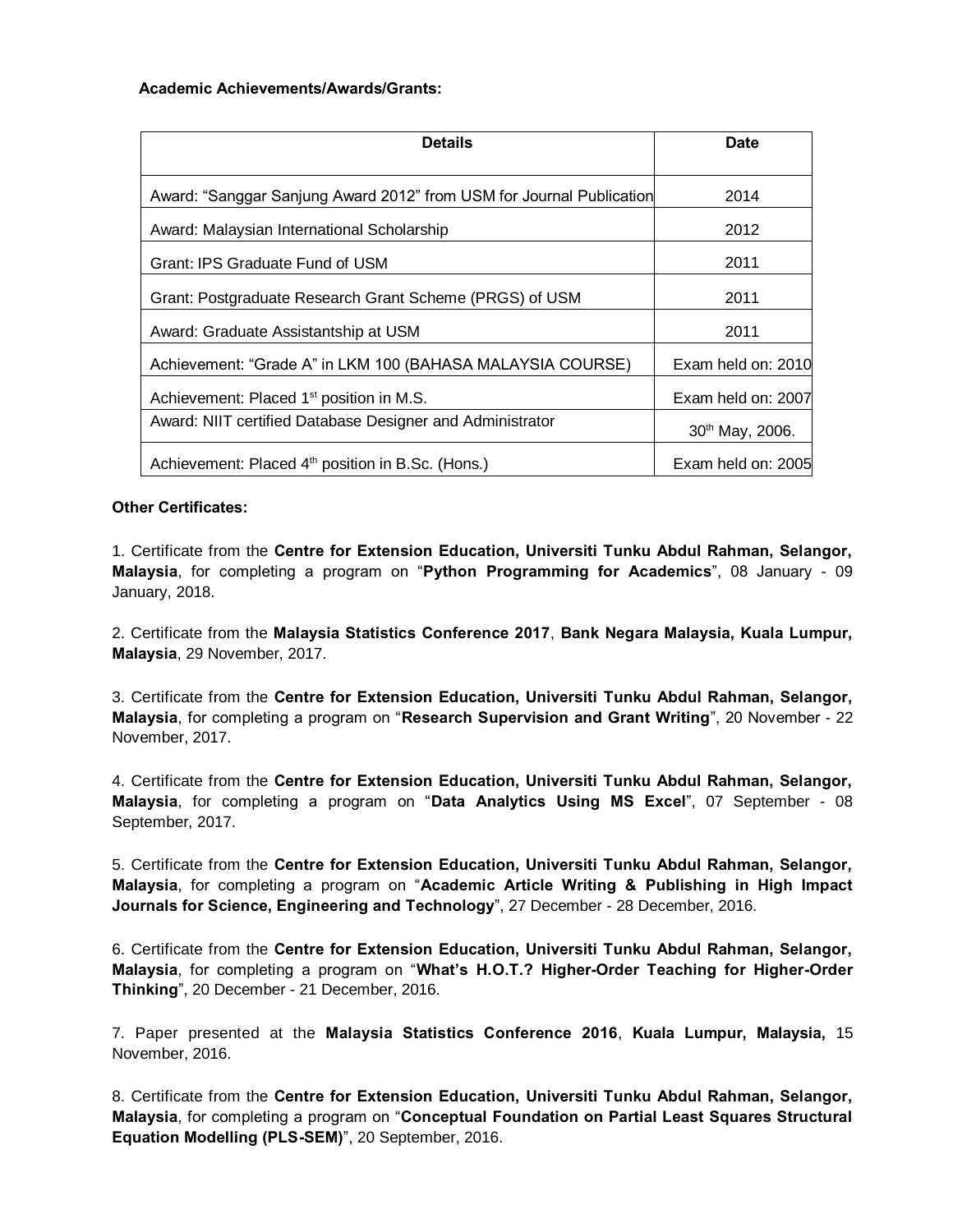9. Certificate from the **Centre for Extension Education, Universiti Tunku Abdul Rahman, Selangor, Malaysia**, for completing a program on "**SPSS Advanced Statistics: A Hands-on Approach**", 08 September - 09 September, 2016.

10. Certificate from the **Universiti Tunku Abdul Rahman, Selangor, Malaysia**, for participating a symposium titled "**Symposium on Science Education 2016**", 13 August, 2016.

11. Certificate from the **Centre for Extension Education, Universiti Tunku Abdul Rahman, Selangor, Malaysia**, for completing a program on "**Introduction to SPSS for Data Processing and Analysis**", 28 April - 29 April, 2016.

12. Certificate from the **Centre for Extension Education, Universiti Tunku Abdul Rahman, Selangor, Malaysia**, for completing a program on "**Utilising Microsoft Excel for Reporting and Analysis (Intermediate Level)**", 26 April - 27 April, 2016.

13. Certificate from the **Centre for Extension Education, Universiti Tunku Abdul Rahman, Selangor, Malaysia**, for completing a program on "**Utilising Microsoft Excel for Reporting and Analysis**", 21 December - 22 December, 2015.

14. Certificate from the **Centre for Extension Education, Universiti Tunku Abdul Rahman, Selangor, Malaysia**, for completing a program on " **Mastering Presentation Techniques Utilising PowerPoint**", 16 December - 17 December, 2015.

15. Certificate from the **Malaysia Statistics Conference 2015**, **Bank Negara Malaysia, Kuala Lumpur, Malaysia**, 17 November, 2015.

16. Certificate from the **Centre for Extension Education, Universiti Tunku Abdul Rahman, Selangor, Malaysia**, for completing a program on "**SAS Enterprise Guide ANOVA and Categorical Data Analysis**", 15 October - 16 October, 2015.

17. Paper presented at the **3rd International Seminar on Operational Research (InteriOR 2015)**, **Medan, Indonesia,** 21 - 23 August, 2015.

18. Paper presented at the **10th IMT-GT International Conference on Mathematics, Statistics and Its Applications (ICMSA 2014)**, **Kuala Terengganu, Malaysia,** 14 - 16 October, 2014.

19. Paper presented at **Statistics and Operational Research International Conference 2013 (SORIC 2013)**, **Sarawak, Malaysia,** 03 - 05 December, 2013.

20. Certificate from the **6 th International Economics and Business Management Conference 2013 (IEBMC 2013)** for oral presentation, **Kuantan, Pahang, Malaysia**, 03 - 04 October, 2013.

21. Certificate from the **National Research & Innovation Conference for Graduate Students in Social Sciences 2012 (GS-NRIC 2012)** for oral presentation, **Melaka, Malaysia**, 07 - 09 December, 2012.

22. Certificate from the **International Conference on Mathematics, Statistics and its Applications (ICMSA 2012)** for oral presentation, **Bali, Indonesia,** 19 - 21 November, 2012.

23. Certificate from the **Post Graduate Colloquium 2012** for oral presentation, **Universiti Sains Malaysia, Penang, Malaysia**, 01-03 November, 2012

24. Certificate from the **International Conference on Multidisciplinary Research (iCMR 2012)** for a member in organizing committee, **Universiti Sains Malaysia, Penang, Malaysia**, 01-03 November, 2012.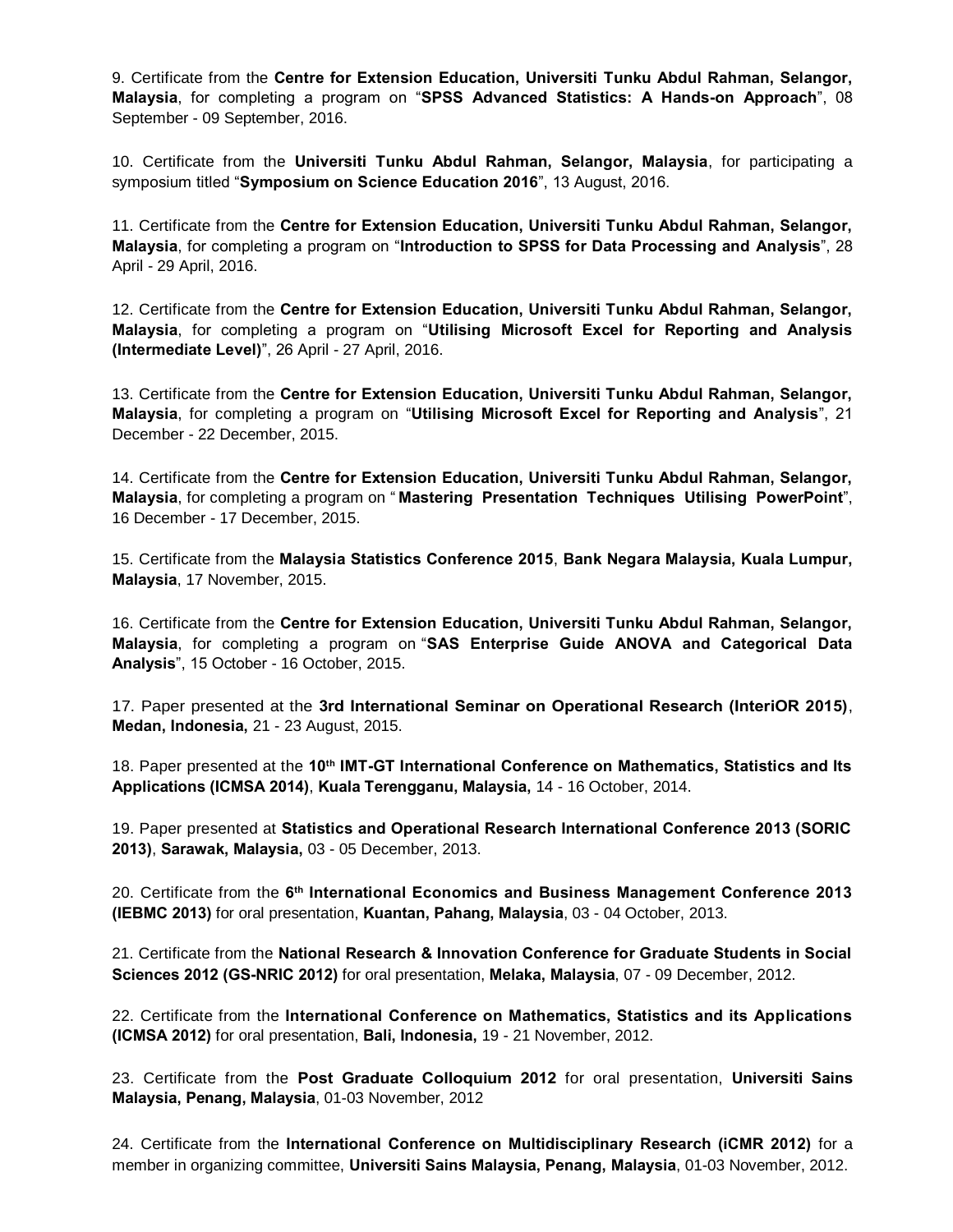25.Certificate from the **Universiti Sains Malaysia, Penang, Malaysia**, for facilitating two sessions (Research Validation and Publication & Dissemination) in the workshop of "Learning Visit for Daffodil International University, Dhaka, Bangladesh",23 September-06 October, 2012.

26. Certificate from the **International Conference on Business and Management (IBSM 2012)** for oral presentation, **Phuket, Thailand,** 06 - 07 September, 2012.

27**.** Certificate from the **14th Malaysian Finance Association Conference 2012 (MFAC 2012)** for oral presentation, **Penang, Malaysia,** 01- 03 June, 2012.

28**.** Certificate from the **2nd Annual International Conference on Accounting and Finance (AF 2012)**  for oral presentation, **Singapore,** 21 - 22 May, 2012.

29. Certificate from the **Post Graduate Colloquium 2011** for oral presentation, **Universiti Sains Malaysia, Penang, Malaysia**, 19-20 November, 2011.

30. Certificate from the **Post Graduate Colloquium 2011** for a member in organizing committee, **Universiti Sains Malaysia, Penang, Malaysia**, 19-20 November, 2011.

31. Certificate from the **Writing Boot Camp 2011 (working paper)**, **Universiti Sains Malaysia, Penang, Malaysia**, 30 September-2 October, 2011.

32. Certificate from the **National Graduate Symposium 2011**, **Universiti Technology Petronas, Perak, Malaysia**, 17-18 September, 2011.

33. Certificate from the **Writing Boot Camp 2011 (Group 1- KPI Publication)**, **Universiti Sains Malaysia, Penang, Malaysia**, 29 July, 2011.

### **Research Publications:**

1. Omar Sharif and **Md Zobaer Hasan**, "Forecasting the Stock Price by using Holt's Method", Indonesian Journal of Contemporary Management Research, Vol. 1(1), 2019.

2. Omar Sharif, **Md Zobaer Hasan**, Chang Yun Fah and Mahboobeh Zangeneh Sirdari, "Efficiency analysis by combination of frontier methods: Evidence from unreplicated linear functional relationship model", Business and Economic Horizons, Vol. 15(1), pp. 107-125, 2019.

3. Omar Sharif, **Md Zobaer Hasan**, Florentina Kurniasari, Atang Hermawan and Ardi Gunardi, "Productivity and efficiency analysis using DEA: Evidence from financial companies Listed in Bursa Malaysia", Management Science Letters, Vol. 9(2), pp. 301-312, 2019.

4. **Md Zobaer Hasan**, Md. Azizul Baten and Md. Mohan Uddin, "Validity of Fama and French Three-Factor Model with CAPM in Kuala Lumpur Stock Exchange Market", *Journal of Internet Banking & Commerce*, Vol. 22(S8), pp. 01-15, **2017**.

5**.** Kazi Mohammad Masum, Mohammad Nabidul Islam, Narayan Saha, **Md Zobaer Hasan a**nd Asyraf Mansor, "Assessment of Land Grabbing from Protected Forest Areas of Bhawal National Park in Bangladesh", *Landscape Research***,** Vol. 41(3), pp. 330-343, **2016** (ISI cited, IF - 1.012).

6**. Md Zobaer Hasan** and Anton Abdulbasah Kamil, "Evaluation of the Domestic Banks Technical Efficiency in Malaysia", *Bulletin of Mathematics,* Vol. 7(1), pp. 65-79, **2015.**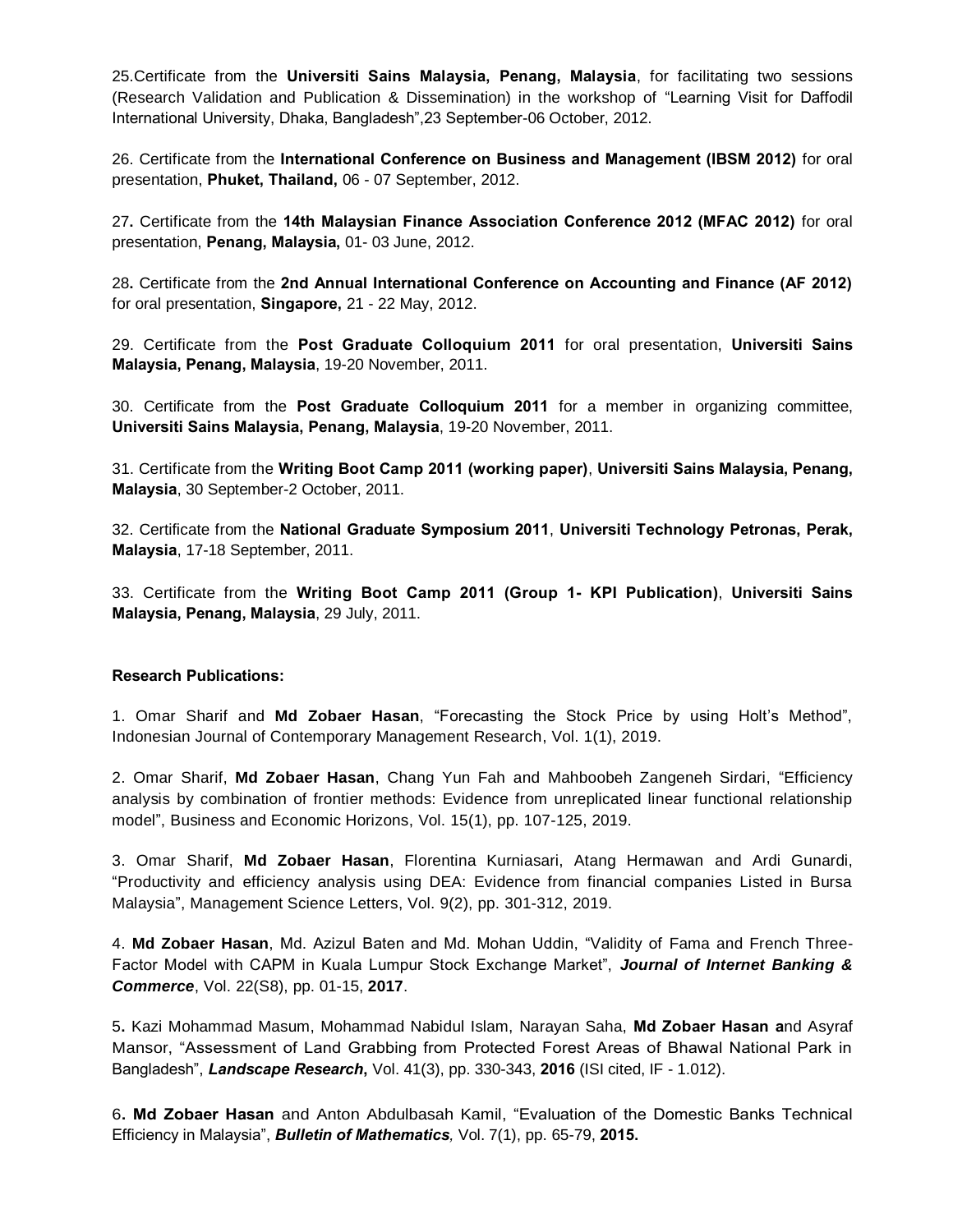7. Azmi Tamat, Shahrier Pawanchik, Anton Abdulbasah Kamil, Mohd Faiz Hilmi, Habibah Haji Lateh, **Md. Zobaer Hasan**, Kanis Fatama Ferdushi and Md. Kamrul Hossain "An Analysis of Variation of Turn Out Time and Response Time in Penang State Fire and Rescue Department", *Journal of Environmental Science and Technology,* Vol. 7(4), pp. 200-208, DOI: 10.3923/jest.2014, **2014** (Scopus cited).

8**. Md. Zobaer Hasan** and Anton Abdulbasah Kamil, "Contribution of Co-skewness and Co-kurtosis of the Higher Moment CAPM for Finding the Technical Efficiency", *Economics Research International,*  Vol. 2014, Article ID 253527, 9 pages, **2014.**

9. **Md Zobaer Hasan**, Anton Abdulbasah Kamil, Adli Mustafa and Md. Azizul Baten, "An Empirical Analysis of Higher Moment Capital Asset Pricing Model", *Modern Applied Science*, Vol. 7(5), doi: 10.5539/mas.v7n5p11, **2013**. (Scopus cited)

10. **Md Zobaer Hasan**, Anton Abdulbasah Kamil, Adli Mustafa and Md. Azizul Baten, "Analyzing and Estimating Portfolio Performance of Bangladesh Stock Market", *American Journal of Applied Sciences,*  Vol. 10(2), pp. 139-146, doi: 10.3844/ajassp.2013.139.146, **2013***.* (Scopus cited)

11. **Md Zobaer Hasan**, Anton Abdulbasah Kamil, Adli Mustafa and Md. Azizul Baten, "Relationship between Risk and Expected Returns: Evidence from the Dhaka Stock Exchange", *Procedia Economics and Finance*, Vol. 2C, pp. 1-8,doi: 10.1016/S2212-5671(12)00058-5, **2012**. (Elsevier)

12. **Md Zobaer Hasan**, Anton Abdulbasah Kamil, Adli Mustafa and Md. Azizul Baten, "A Cobb Douglas Stochastic Frontier Model on Measuring Domestic Bank Efficiency in Malaysia", *PLoS ONE*, 7(8): e42215. [doi: 10.1371/journal.pone.0042215,](http://dx.plos.org/doi:%2010.1371/journal.pone.0042215) **2012**. (ISI cited, IF - 3.057)

13. **Md Zobaer Hasan**, Anton Abdulbasah Kamil, Adli Mustafa and Md. Azizul Baten, "An Analysis of the CAPM for Dhaka Stock Exchange: Evidence from Non-financial Sector", *GSTF Journal on Business Review*, Vol. 2(1), pp. 13-18, **2012**.

14. **Md Zobaer Hasan**, Anton Abdulbasah Kamil, Adli Mustafa and Md. Azizul Baten, "Stochastic Frontier Model Approach for Measuring Stock Market Efficiency with Different Distributions", *PLoS ONE*, 7(5): e37047. doi:10.1371/journal.pone.0037047, **2012**. (ISI cited, IF - 3.057)

15. **Md Zobaer Hasan**, Anton Abdulbasah Kamil, Adli Mustafa and Md. Azizul Baten, "Estimating Stock Market Technical Efficiency for Truncated Normal Distribution: Evidence from Dhaka Stock Exchange", *Trends in Applied Sciences Research*, Vol. 7(7), pp. 532-540, **2012**.

16. **Md Zobaer Hasan**, Anton Abdulbasah Kamil, Adli Mustafa and Md. Azizul Baten, "A Validity Test of Capital Asset Pricing Model for Dhaka Stock Exchange", *Journal of Applied Sciences*, Vol. 11(20), pp. 3490-3496, **2011**. (Scopus cited)

17. **Md Zobaer Hasan,** Anton Abdulbasah Kamil and Md. Azizul Baten, "Evaluation of stock market technical efficiency with a comparison of groups of companies in Dhaka stock exchange", *International Journal of the Physical Sciences*, Vol. 6(24), pp. 5857-5865, 16 October, **2011**.

18. **Md Zobaer Hasan,** Anton Abdulbasah Kamil and Md. Azizul Baten, "Measuring Dhaka stock exchange market efficiency: A stochastic frontier analysis", *African Journal of Business Management*, Vol. 5(22), pp. 8891-8901, 30 September, **2011**.

## **Journal Referee:**

I refereed research papers for the following Journals:

- 1. PLoS ONE
- 2. Journal of Applied Statistics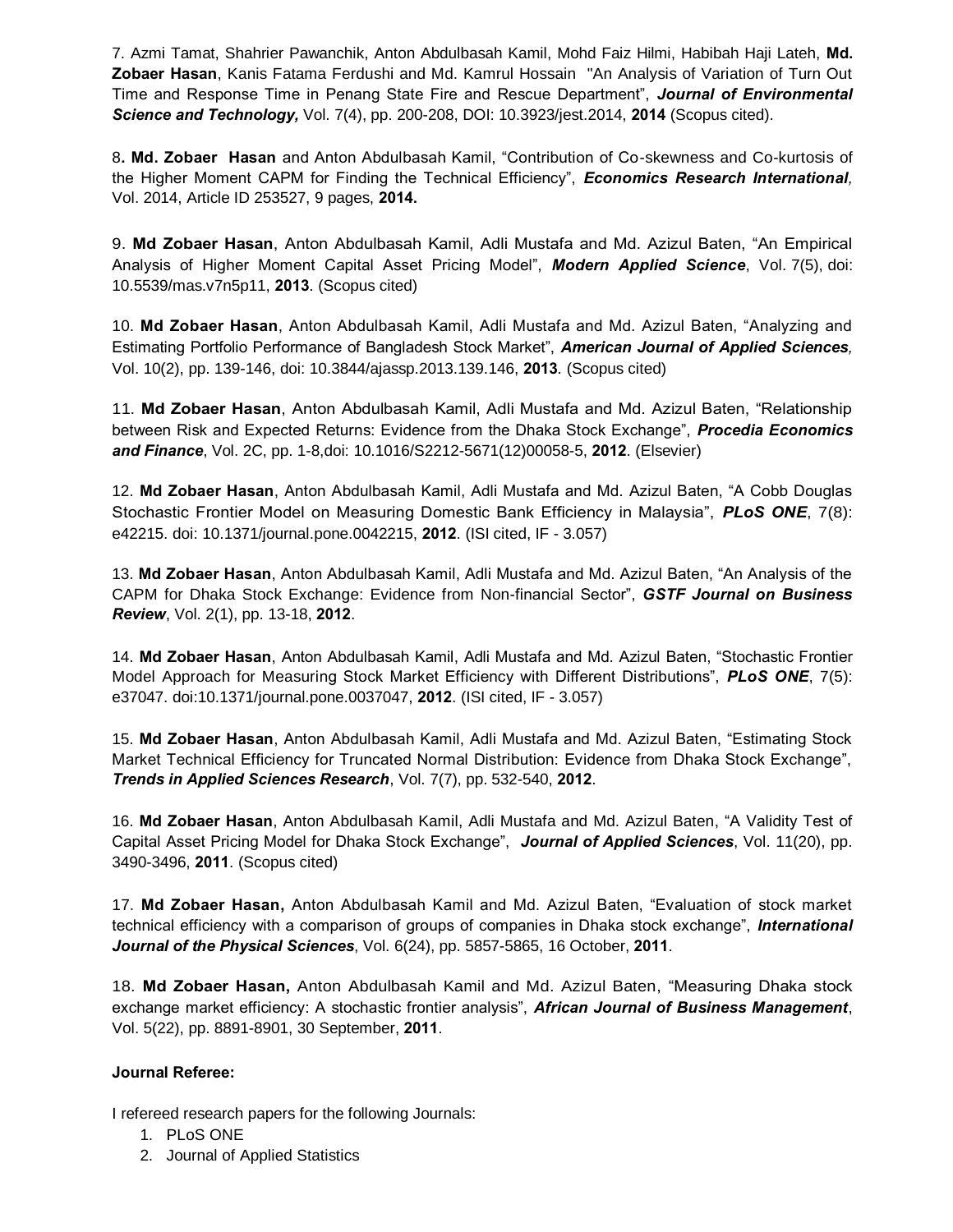### **Conference Paper:**

1. Sujan Chowdhury, Ng Tian Yong, Tan Jia En, Ong Kah Sheng, **Md Zobaer Hasan** and P.Prakas A/L S.Palanychamy, Kinetic Study on Pyrolysis of Coconut Fiber with Kissinger-Akahira-Sunose (KAS), Ozawa-Flynn-Wall (OFW) and Coats-Redfern (CR) Methods, First International Conference on Ideation and Innovations in Sustainable Sciences and Technologies (IISST 17), 30 June – 2 July, 2017, FCSIT (Faculty of CSc and IT), University of Malaya, Kuala Lumpur, *Malaysia*.

2. Md. Golzare Nabi, Md. Aminul Islam, **Md Zobaer Hasan** and Rosni Bakar, Measuring the Efficiency of Commercial Banks in Bangladesh: A Stochastic Frontier Approach, Malaysia Statistics Conference 2016, 15 November, 2016, Kuala Lumpur, *Malaysia*.

3. **Md Zobaer Hasan** and Anton Abdulbasah Kamil, Cross-Sectional Test of The Fama-French Three-Factor Model: Evidence from Bursa Malaysia, The 3rd International Seminar on Operational Research (InteriOR 2015), August 21 - 23, 2015, Medan, *Indonesia*.

4. Kazi Mohammad Masum, Mohammad Nabidul Islam, Narayan Saha, **Md Zobaer Hasan** and Asyraf Mansor, Industrialization Inside the Protected Areas of Bangladesh- Status, Trend, Cause and Effect of Land Use Change, The 9<sup>th</sup> Regional IMT-GT Uninet Conference, November 03 - 05, 2014, Penang, *Malaysia*.

5. **Md Zobaer Hasan** and Anton Abdulbasah Kamil, An Empirical Analysis of Capital Asset Pricing Model for Malaysian Stock Market, The 10<sup>th</sup> IMT-GT International Conference on Mathematics, Statistics and Its Applications (ICMSA 2014), October 14 - 16, 2014, Kuala Terengganu, *Malaysia*. Proceeding (e-ISBN: 978-967-0524-67-2).

6. **Md Zobaer Hasan** and Anton Abdulbasah Kamil, Cross-sectional Test of the Fama-French Three-Factor Model: Evidence from Bangladesh Stock Market, Statistics and Operational Research International Conference 2013 (SORIC 2013), December 03 - 05, 2013, Sarawak, *Malaysia*. AIP Conference Proceedings **1613**, 81 (2014); doi: 10.1063/1.4894334

7. **Md Zobaer Hasan**, Anton Abdulbasah Kamil, Adli Mustafa and Md. Azizul Baten, Measuring Technical Efficiency using the Risk Factors of Higher Moment CAPM,  $6<sup>th</sup>$  International Economics and Business Management Conference 2013 (IEBMC 2013), October 03 - 04, 2013, Kuantan, Pahang, *Malaysia*, Proceeding (ISBN: 978-967-5770-41-8).

8. **Md Zobaer Hasan**, Anton Abdulbasah Kamil, Adli Mustafa and Md. Azizul Baten, Bank's Technical Efficiency in Malaysia, National Research & Innovation Conference for Graduate Students in Social Sciences 2012 (GS-NRIC 2012), December 07 - 09, 2012, Melaka, *Malaysia*, Proceeding (ISBN: 978 983 2408 086).

9. **Md Zobaer Hasan**, Anton Abdulbasah Kamil, Adli Mustafa and Md. Azizul Baten, Analyzing portfolio performance of Bangladesh stock market, International Conference on Mathematics, Statistics and its Applications (ICMSA 2012), November 19 - 21, 2012, Bali, *Indonesia,* Proceeding (ISBN: 978-979- 96152-7-5).

10. **Md Zobaer Hasan**, Anton Abdulbasah Kamil, Adli Mustafa and Md. Azizul Baten, An Empirical Analysis of Higher Moment Capital Asset Pricing Model, International Conference on Multidisciplinary Research (iCMR 2012), November 01-03, 2012, Universiti Sains Malaysia, Penang, *Malaysia*.

11. **Md Zobaer Hasan**, Anton Abdulbasah Kamil, Adli Mustafa and Md. Azizul Baten, Stock Market Technical Efficiency for Half Normal Distribution, International Conference on Business and Management (IBSM 2012), September 06- 07, 2012, Phuket, *Thailand,* Proceeding (ISBN: 978-602-19725-0-2).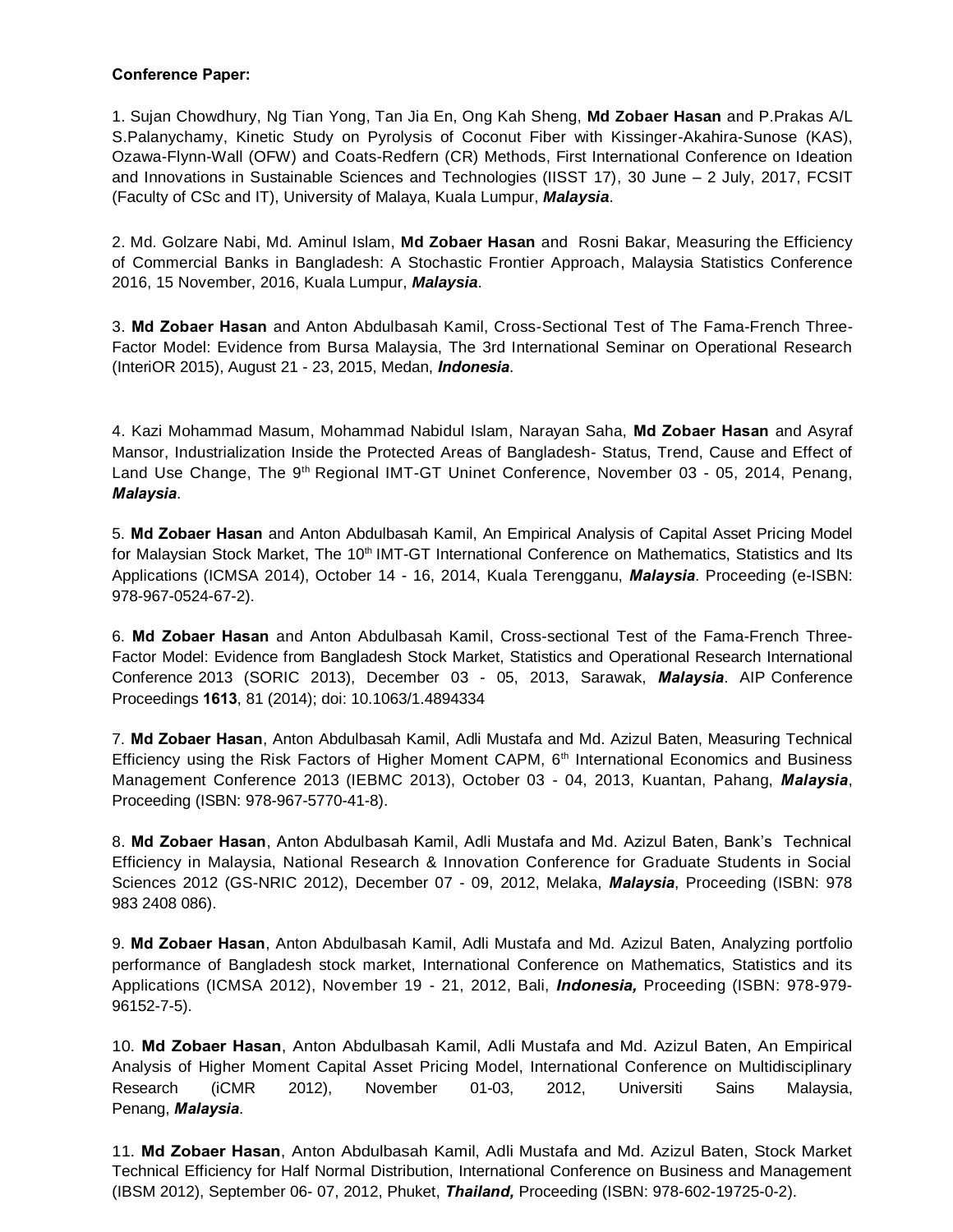12. **Md Zobaer Hasan**, Anton Abdulbasah Kamil, Adli Mustafa and Md. Azizul Baten, A Stochastic Frontier [Approach](javascript:void(0);) for Computing [Technical Efficiency of](javascript:void(0);) the Listed Domestic Banks in KLSE Market, 14th Malaysian Finance Association Conference 2012 (MFAC 2012) - Financial Market, June 01-03, 2012,Penang, *Malaysia,* Proceeding (ISBN: 978-967-394-093-6).

13. **Md Zobaer Hasan**, Anton Abdulbasah Kamil, Adli Mustafa and Md. Azizul Baten, Risk-Return Association of Dhaka Stock Exchange Market: A Capital Asset Pricing Model Framework, 2nd Annual International Conference on Accounting and Finance(AF 2012), May 21- 22, 2012, *Singapore,* Proceeding (ISSN: 2251-1997).doi: 10.5176/2251-1997\_AF08

14. **Md Zobaer Hasan**, Anton Abdulbasah Kamil and Adli Mustafa, Dhaka Stock Market Efficiency: A Stochastic Frontier Model Approach, Post Graduate Colloquium, November 19-20, 2011, Universiti Sains Malaysia, Penang, *Malaysia*.

## **Chapter in Book:**

1. **Md Zobaer Hasan**, Anton Abdulbasah Kamil, Adli Mustafa and Md. Azizul Baten, 2013, Bank's Technical Efficiency in Malaysia (In *Selected Studies on Stocks, Bonds and Currencies for Malaysian and International Markets Edited* by Cheng Fan Fah and Mazrah Malek-Chapter 3), Mc.Graw Hill, Malaysia.

# **Research Grants:**

## **20/06/2019-19/06/2019 (PI)**

Study the Influence of Efficiency Scores on the Share Performance of Financial Sectors Listed in the ASEAN-5 Stock Markets

Seed Grant: Global Asia in the 21st Century (GA21), Monash University Malaysia, RM 7,440.

## **20/06/2019-19/06/2019 (CI)**

Gamification Approach in learning and Teaching of Linux for non-IT based Users Seed Grant: Global Asia in the 21st Century (GA21), Monash University Malaysia, RM 10,000.

## **01/06/2017-31/05/2018 (PI)**

Analyzing Malaysian Stock Market Performance with Stochastic Frontier Analysis UTARRF, RM 35000.00.

## **Supervision of Postgraduate Student:**

1. Analyzing Malaysian Stock Market Performance with Holt's method, Main Supervisor, November 2017 – June 2018.

## **Supervision of Undergraduate Students:**

- 1. An Empirical Analysis of Capital Asset Pricing Model in KLSE Market, Supervisor, May 2017 August 2017.
- 2. Machine Learning of Big Data, Co-supervisor, May 2017 August 2017.
- 3. Kinetic Study of the Thermal Decomposition of Biomass, Co-supervisor, May 2017 August 2017.

# **Proficiency in Languages:**

Bengali: Read, Speak and Write English: Read, Speak and Write Arabic: Read and Write Urdu: Speak Malay: Understand